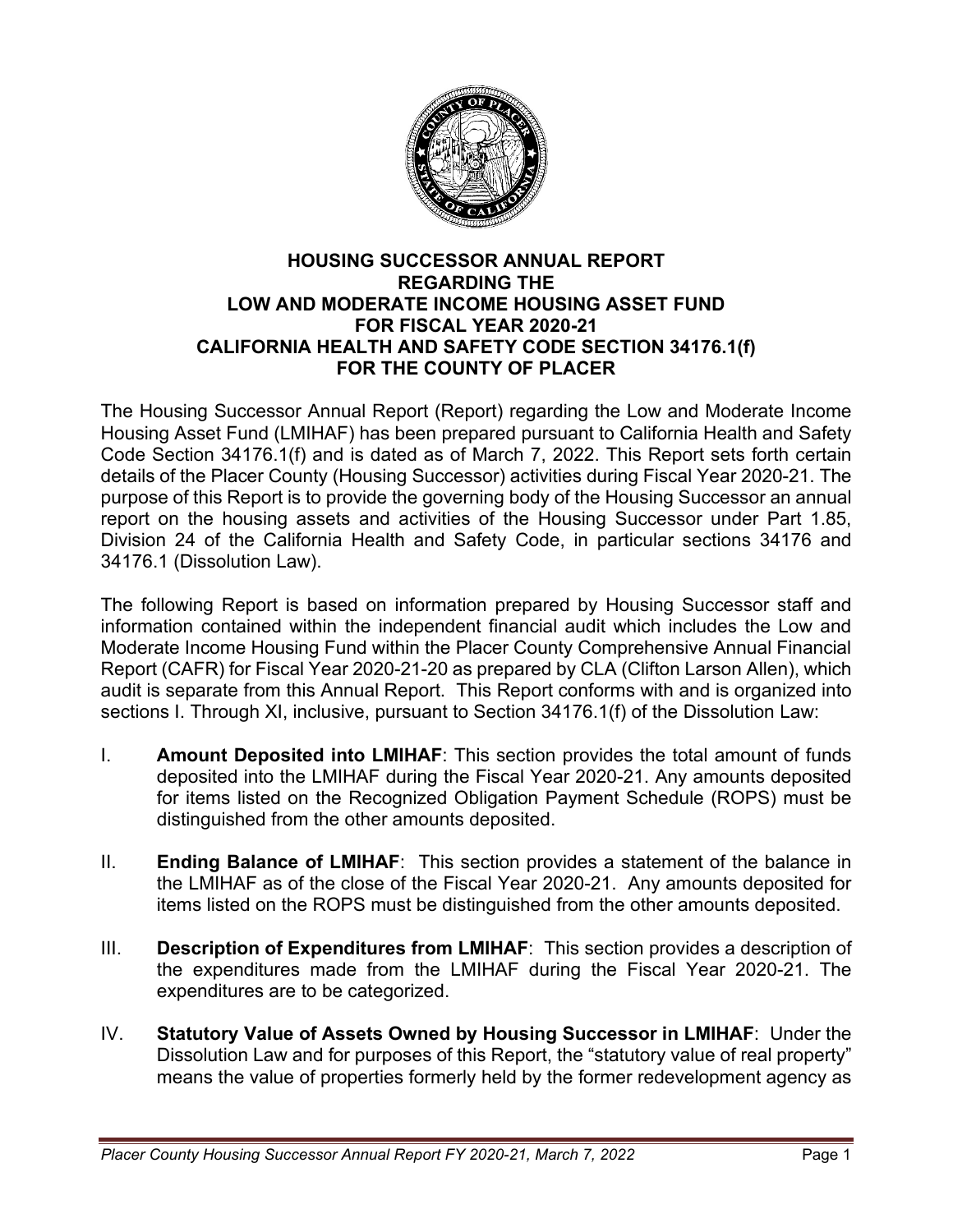listed on the housing asset transfer schedule approved by the department of Finance as listed in such schedule under Section 34176(a)(2), the value of the properties transferred to the Housing Successor pursuant to section 34181(f), and the purchase price of property(ies) purchased by the Housing Successor. Further, the value of loans and grants receivable is included in these reported assets held in the LMIHAF.

- V. **Description of Transfers**: This section describes transfers, if any, to another housing successor agency made in previous fiscal Year(s), including whether the funds are unencumbered and the status of projects, if any, for which the transferred LMIHAF will be used. The sole purpose of the transfers must be for the development of transit priority projects, permanent supportive housing, housing for agricultural employees or special needs housing.
- VI. **Project Descriptions**: This section describes any project for which the Housing Successor receives or holds property tax revenue pursuant to the ROPS and the status of that project.
- VII. **Status of Compliance with Section 3334.16**: This section provides a status update on compliance with Section 3334.16 for interest in real property acquired by the former redevelopment agency prior to February 1, 2012. For interest in real property acquired on or after February 1, 2012, provide a status update on the project.
- VIII. **Description of Outstanding Obligations Under Section 33413**: This section describes the outstanding inclusionary and replacement housing obligations, if any, under Section 33413 that remained outstanding prior to dissolution of the former redevelopment agency as of February 1, 2012 along with the Housing Successor's progress in meeting those prior obligations, if any, of the former redevelopment agency and how the Housing Successor's plans to meet unmet obligations, if any.
- IX. **Income Test**: This section provides the information required by Section 34176.1(a)(3)(B), or a description of expenditures by income restriction for five year period, with the time beginning January 1, 2014 and whether the statutory thresholds have been met. However, reporting of the Income Test is not required until 2019.
- X. **Senior Housing Test**: This section provides the percentage of units of deedrestricted rental housing restricted to seniors and assisted individually or jointly by the Housing Successor, its former redevelopment agency, and its host jurisdiction within the previous 10 years in relation to the aggregate number of units of deed-restricted rental housing assisted individually or jointly by the Housing Successor, its former Redevelopment Agency and its host jurisdiction within the same time period. For this Report the ten-year period reviewed is July 1, 2011 through June 30, 2021.
- XI. **Excess Surplus Test**: This section provides the amount of excess surplus in the LMIHAF, if any, and the length of time that the Housing Successor has had excess surplus, and the Housing Successor's plan for elimination of the excess surplus.

*Placer County Housing Successor Annual Report FY 2020-21, March 7, 2022* Page 2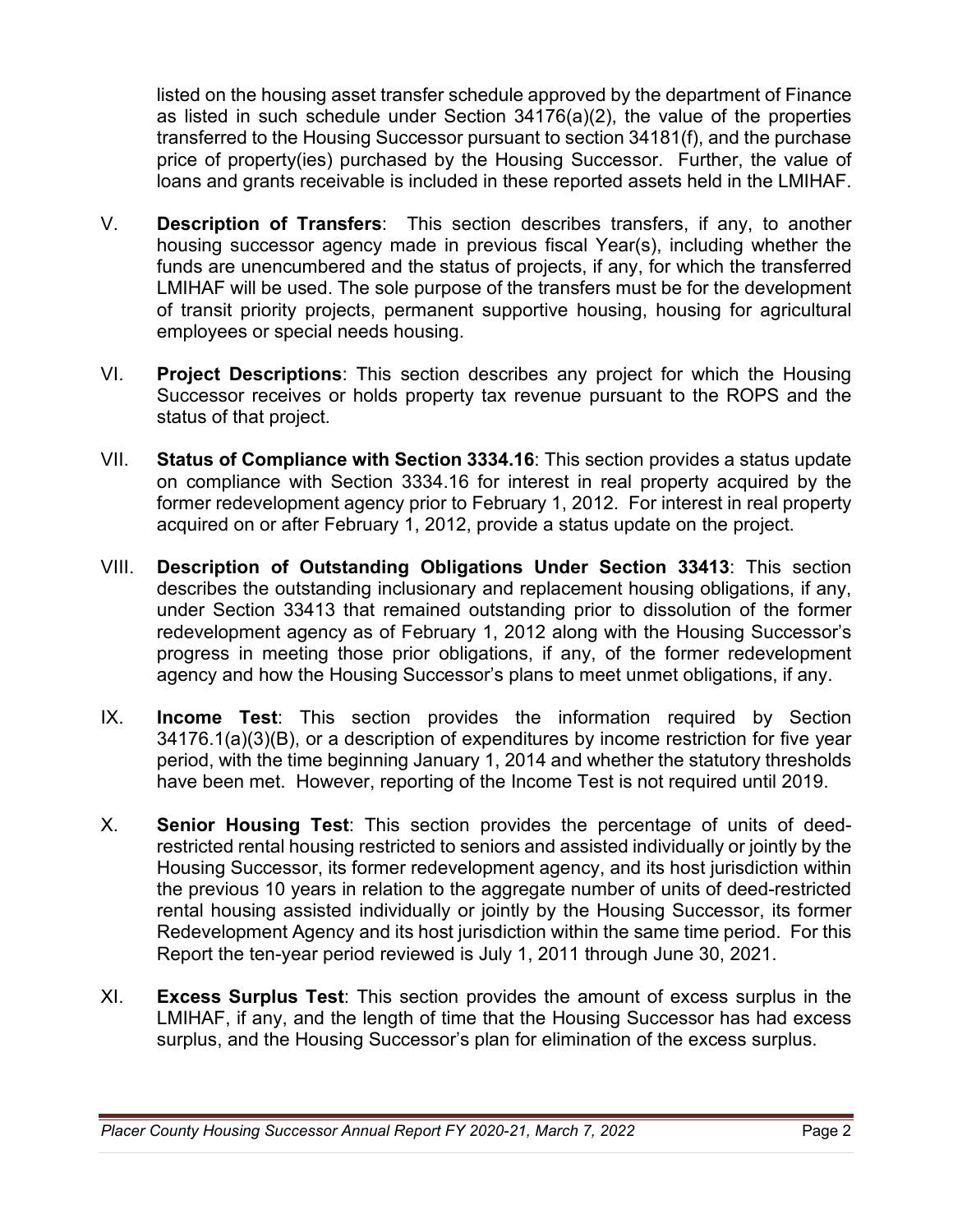XII. **Homeownership Units in Housing Successor Loan Portfolio**: AB1973 augments the information required to be submitted in the annual report of the housing successor. Commencing with the housing successor annual report for housing activities conducted during 2018, each housing successor will be required to report information about the housing successor's homeownership unit inventory. Specifically, each housing successor will be required to provide the number of homeownership units in its affordable housing portfolio, report the loss and reason for losses of homeownership units, and whether the housing successor has contracted with any entity for management of such units. The 2021 housing successor annual report must contain the number of homeownership units lost since the February 1, 2012 dissolution of the redevelopment agency and provide a reason for such losses.

The information contained within the independent financial audit which includes the Low and Moderate Income Housing Fund (LMIHAF) within the Placer County Comprehensive Annual Financial Report (CAFR) for Fiscal Year 2020-21 as prepared by CLA is to be provided to the Housing Successor's governing body by December 31, 2021. In addition, this Report and the former redevelopment agency's pre-dissolution Implementation Plans are to be made available to the public on the County's website, [http://www.placer.ca.gov.](http://www.placer.ca.gov/)

## **I. AMOUNT DEPOSITED INTO LMIHAF**

| <b>Source</b>                                        | Amount        |
|------------------------------------------------------|---------------|
| First Time Homebuyer Loan Payments                   | 25,255<br>\$. |
| <b>Quartz Ridge Family Apartments</b>                | \$107,562     |
| <b>Interest Earned</b>                               | 1.632         |
| Total non-property tax deposit to LMIHAF   \$134,449 |               |

### **AMOUNT DEPOSITED INTO LMIHAF OF PROPERTY TAX REVENUE FOR 2015B\* DEBT SERVICE PAYMENTS FROM RECOGNIZED OBLIGATION PAYMENT SCHEDULE (ROPS)**

| <b>Source</b>                                                                      | <b>Amount</b>           |
|------------------------------------------------------------------------------------|-------------------------|
| Deposit of property tax revenue for payment of $2015B^*$ Debt $\frac{1}{5}841,550$ |                         |
| <b>Service Payments from ROPS</b>                                                  |                         |
| Total property tax deposit for 2015B* Debt Service Payments                        | $\frac{1}{2}$ \$841,550 |
| from ROPS                                                                          |                         |

*\* The State of California County of Placer Successor Agency to the Placer County Redevelopment Agency 2015 Tax Allocation Refunding Bond, Taxable Series B*

A total of \$841,550 was deposited into the LMIHAF during the Fiscal Year 2020-21. Of the total funds deposited into the LMIHAF, a total of \$841,550 was held for 2015B Debt Service Payments listed on the ROPS.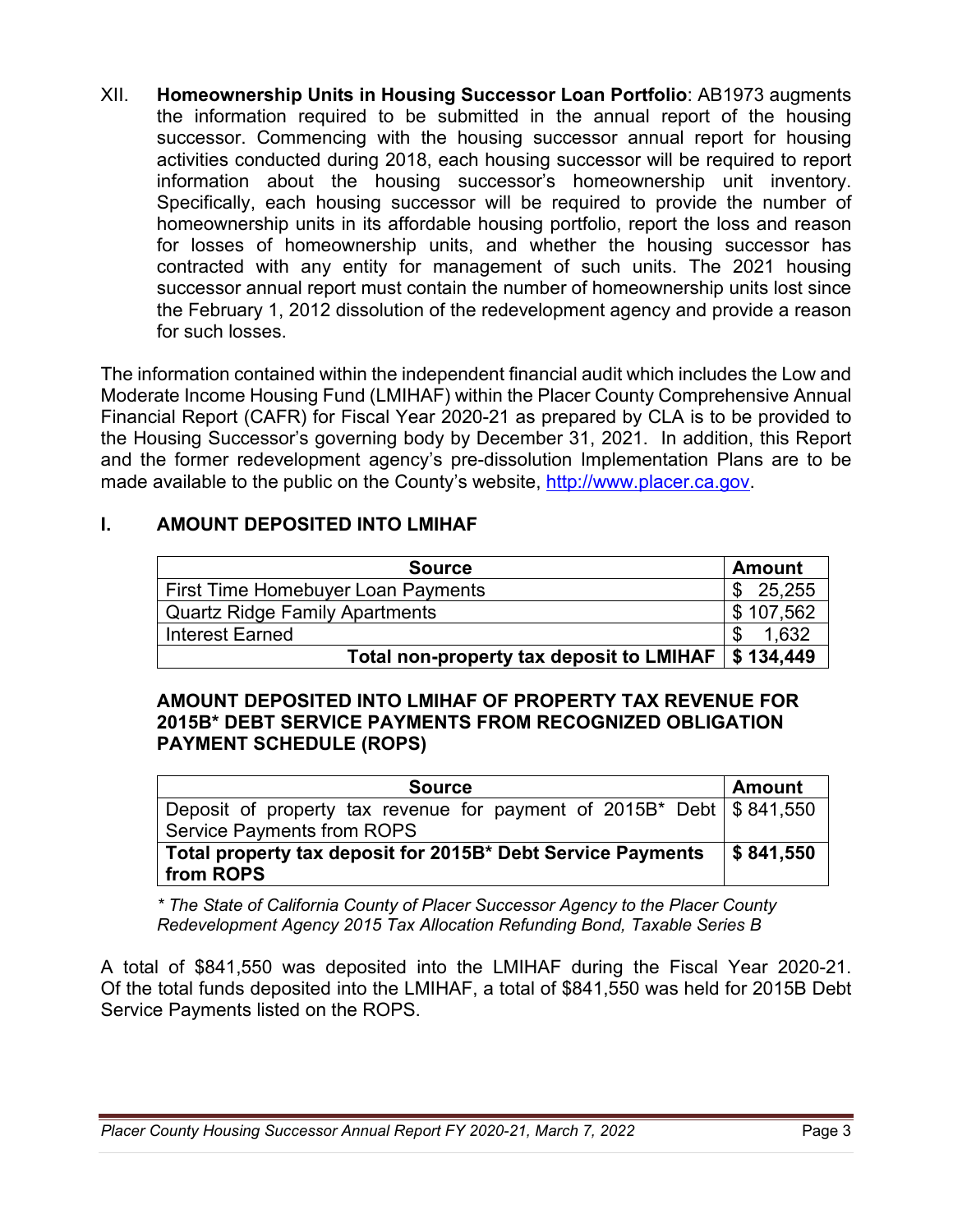## **II. ENDING BALANCE OF LMIHAF**

| <b>Subject</b>                         | <b>Balance</b> |
|----------------------------------------|----------------|
| Previous Balance June 30, 2020         | \$329,233      |
| <b>Current Deposits</b>                | \$975.999      |
| <b>Expenditures</b>                    | \$842,468      |
| <b>Ending Balance at June 30, 2021</b> | \$462,764      |

At the close of the Fiscal Year 2020-21, the ending balance in the LMIHAF was **\$462,764**, of which \$0 was held for items listed on the ROPS.

### **III. DESCRIPTION OF EXPENDITURES FROM LMIHAF**

| Subject                       | <b>Expenditure</b> |
|-------------------------------|--------------------|
| 2015B Debt Service Payments   | \$841,550          |
| Monitoring and Administration | 918                |
| <b>Total Expenditures</b>     | \$842,468          |

### **IV. STATUTORY VALUE OF ASSETS OWNED BY HOUSING SUCCESSOR IN LMIHAF**

Under the Dissolution Law and for purposes of this Report, the "statutory value of real property" means the value of properties formerly held by the former redevelopment agency as listed on the housing asset transfer schedule approved by the Department of Finance as listed in such schedule under Section 34176(a)(2), the value of the properties transferred to the Housing Successor pursuant to Section 34181(f), and the purchase price of property(ies) purchased by the Housing Successor. Further, the value of loans and grants receivable is included in these reported assets held in the LMIHAF. The following provides the statutory value of assets owned by the Housing Successor.

| <b>Asset Category Loans Notes Receivable</b>                      | <b>Statutory Value</b> |  |  |
|-------------------------------------------------------------------|------------------------|--|--|
| First Time Homebuyer Loans (5 loans)                              | 404,627<br>S           |  |  |
| <b>Owner Occupied Rehabilitation Loans (2 loans)</b>              | 152,890<br>\$          |  |  |
| Quartz Ridge Family Apartments Development Project Loan           | \$3,215,000            |  |  |
| Auburn Court Apartments Project Loan                              |                        |  |  |
| Kings Beach Housing Associates Development Project IIG Loan       | \$3,277,868            |  |  |
| Kings Beach Housing Associates Development Project Loan           | 7,895,604<br>\$.       |  |  |
| <b>Total Statutory Value of Assets Owned by Housing Successor</b> | \$14,945,989           |  |  |

| <b>Statutory Value of Real Property Owned by Housing Successor</b> | <b>Statutory Value</b> |  |
|--------------------------------------------------------------------|------------------------|--|
| No land owned by Housing Successor                                 |                        |  |
| Total Statutory Value of Land Owned by Housing Successor           | S                      |  |

#### **Total Statutory Value of All Assets \$ 14,945,989**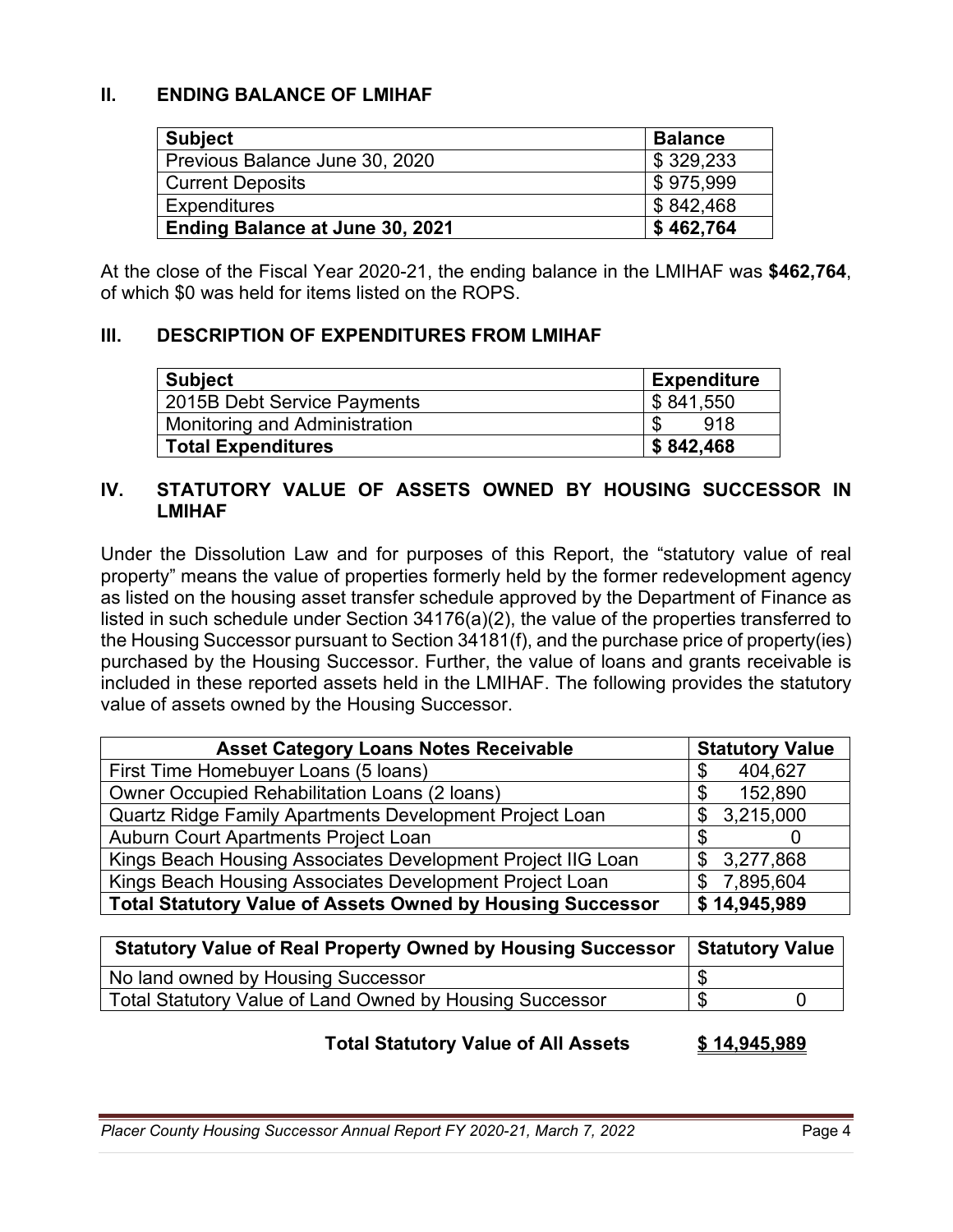## **V. DESCRIPTION OF TRANSFERS**

The Housing Successor did not make any LMIHAF transfers to other Housing Successor(s) under Section 34176.1(c)(2) during the Fiscal Year 2020-21.

## **VI. PROJECT DESCRIPTIONS**

This section describes any project for which the Housing Successor receives or holds property tax revenue pursuant to the ROPS and the status of that project.

The Housing Successor does not hold any property tax revenue pursuant to the ROPS.

## **VII. STATUS OF COMPLIANCE WITH SECTION 33334.16**

Section 34176.1 provides that Section 33334.16 does not apply to interest in real property acquired by the Housing Successor on or after February 1, 2012; however, this Report presents a status update on the project related to such real property. With respect to interests in real property acquired by the former redevelopment agency prior to February 1, 2012, the time periods described in Section 33334.16 shall be deemed to have commenced on the date that the Department of Finance approved the property as a housing asset in the LMIHAF; thus, as to real property acquired by the former redevelopment agency now held by the Housing Successor in the LMIHAF, the Housing Successor must initiate activities consistent with development of the real property for the purpose for which it was acquired within five years of the date the DOF approved such property as a housing asset.

The following provides a status update on the project for property that was acquired by the former redevelopment agency prior to February 1, 2012 and was held by the Housing Successor in the LMIHAF during the Fiscal Year 2013-14.

| <b>Property</b>                                                                            | Date of transfer  | <b>Deadline to</b> | <b>Current Status</b>                                                                                                                                                                                                                                          |
|--------------------------------------------------------------------------------------------|-------------------|--------------------|----------------------------------------------------------------------------------------------------------------------------------------------------------------------------------------------------------------------------------------------------------------|
| <b>Address</b>                                                                             | approval from DOF | initiate activity  |                                                                                                                                                                                                                                                                |
| 360 Silver Bend<br>Way, Auburn, CA<br>95603 (address<br>changed to 200<br>Silver Bend Way) | August 29, 2012   | August 29, 2017    | The property was<br>transferred to the Quartz<br><b>Ridge Family Apartments</b><br>LLC. for the development<br>of deed-restricted,<br>affordable rental housing<br>on December 1, 2014.<br>The development was<br>completed and occupied<br>in September 2016. |

### **VIII. DESCRIPTION OF OUTSTANDING OBLIGATIONS PURSUANT TO SECTION 33413**

**Replacement Housing:** According to the Fiscal Year 2007-2012 Implementation Plans for the former redevelopment agency, 32 units of Section 33413(a) replacement housing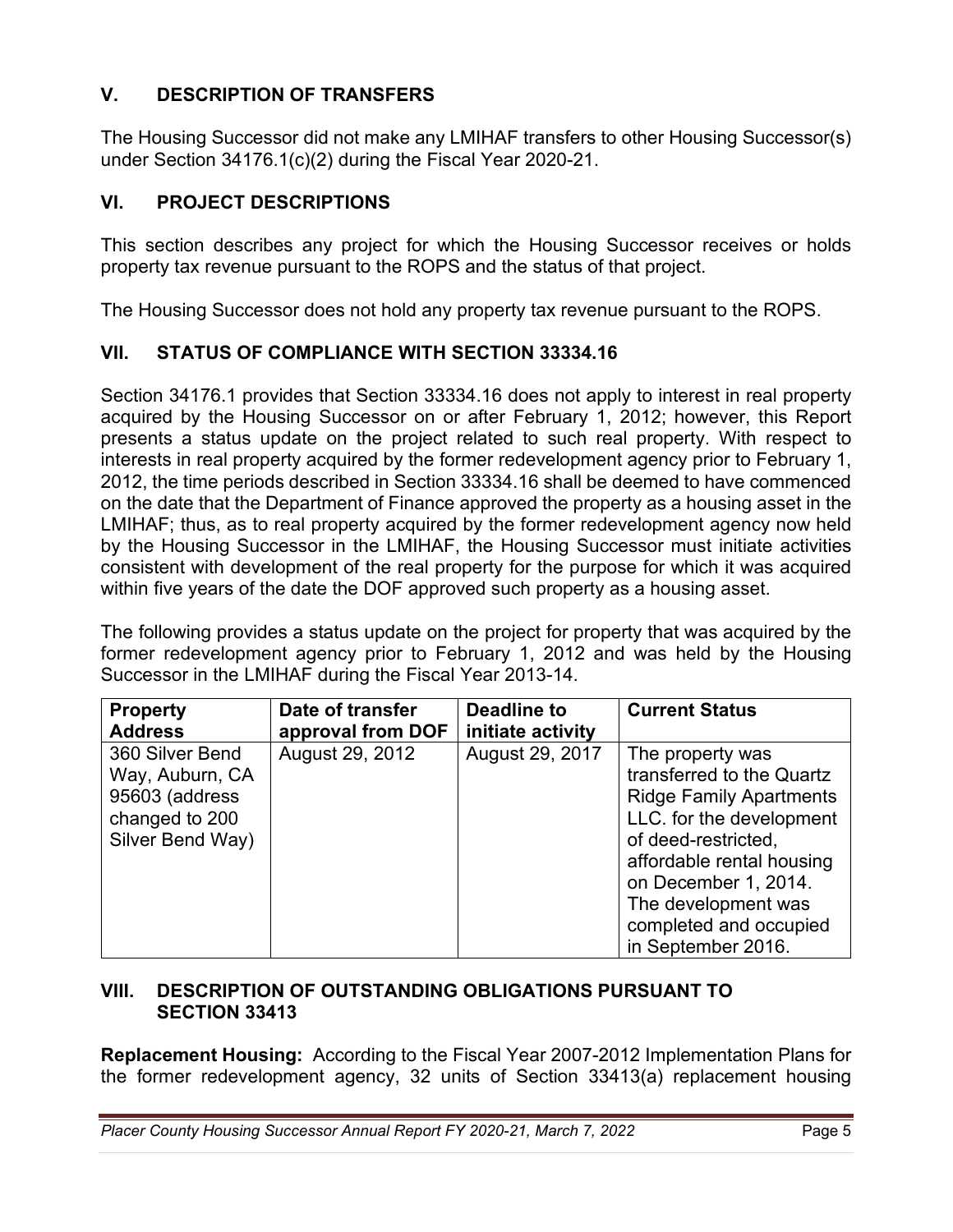obligations were transferred to the Housing Successor. The obligation was met with development of 75 units of 55 year deed-restricted affordable housing known as Kings Beach housing.

**Inclusionary/Production Housing:** According to the Fiscal Year 2007-2012 Implementation Plans for the former redevelopment agency, no Section 33413(b) inclusionary/production housing obligations were transferred to the Housing Successor.

The former redevelopment agency's Implementation Plans are posted on the County's website at: [https://www.placer.ca.gov/7260/2021-2029-Housing-Element.](https://www.placer.ca.gov/7260/2021-2029-Housing-Element)

# **IX. EXTREMELY-LOW INCOME TEST**

Section 34176.1(a)(3)(B) requires that the Housing Successor must require at least 30% of the LMIHAF to be expended for development of rental housing affordable to and occupied by households earning 30% or less of the AMI. If the Housing Successor fails to comply with the Extremely-Low Income requirement in any five-year report, then the Housing Successor must ensure that at least 50% of the funds remaining in the LMIHAF be expended in each fiscal year following the latest fiscal year following the report on households earning 30% or less of the AMI until the Housing Successor demonstrates compliance with the Extremely-Low Income requirement. **This information is not required to be reported until 2019 for the 2014-2019 periods.** 

During the five year period from July 1, 2014 through June 30, 2019, LMIHAF expenditures were only for ROPS bond payments and for monitoring and administration as shown in the table below. No LMIHAF funds were expended for development of rental housing affordable to and occupied by households earning 30% or less of the AMI.

| <b>Fiscal Year</b>       | 2014-15       | 2015-16       | 2016-17      | 2017-18         | 2018-19         |
|--------------------------|---------------|---------------|--------------|-----------------|-----------------|
| <b>Beginning Balance</b> | \$338,731     | \$376,360     | \$365,401    | \$328,319       | \$310,445       |
| Add: Deposits            | \$793,439     | \$730,557     | \$790,448    | \$864,799       | \$857,290       |
| (Less) Expenditures      | $$<$ 705,395> | $$<$ 719,119> | \$< 774.938> | \$<846,088>     | \$<850,538>     |
| <b>ROPS - Series C</b>   |               |               |              |                 |                 |
| <b>Bond Payments</b>     |               |               |              |                 |                 |
| (Less) Expenditures      | \$< 50,415>   | $$<$ 22.397>  | \$< 52, 592> | $$<$ 36,585 $>$ | $$<$ 33,544 $>$ |
| Monitoring and           |               |               |              |                 |                 |
| Administration           |               |               |              |                 |                 |
| <b>Ending Balance</b>    | \$376,360     | \$365,401     | \$328,319    | \$310,445       | \$283,653       |

# **X. SENIOR HOUSING TEST**

The Housing Successor is to calculate the percentage of units of deed-restricted rental housing restricted to seniors and assisted by the Housing Successor, the former redevelopment agency and/or the County within the previous ten years in relation to the aggregate number of units of deed-restricted rental housing assisted by the Housing Successor, the former redevelopment agency and/or County within the same time period. If this percentage exceeds 50%, then the Housing Successor cannot expend future funds in